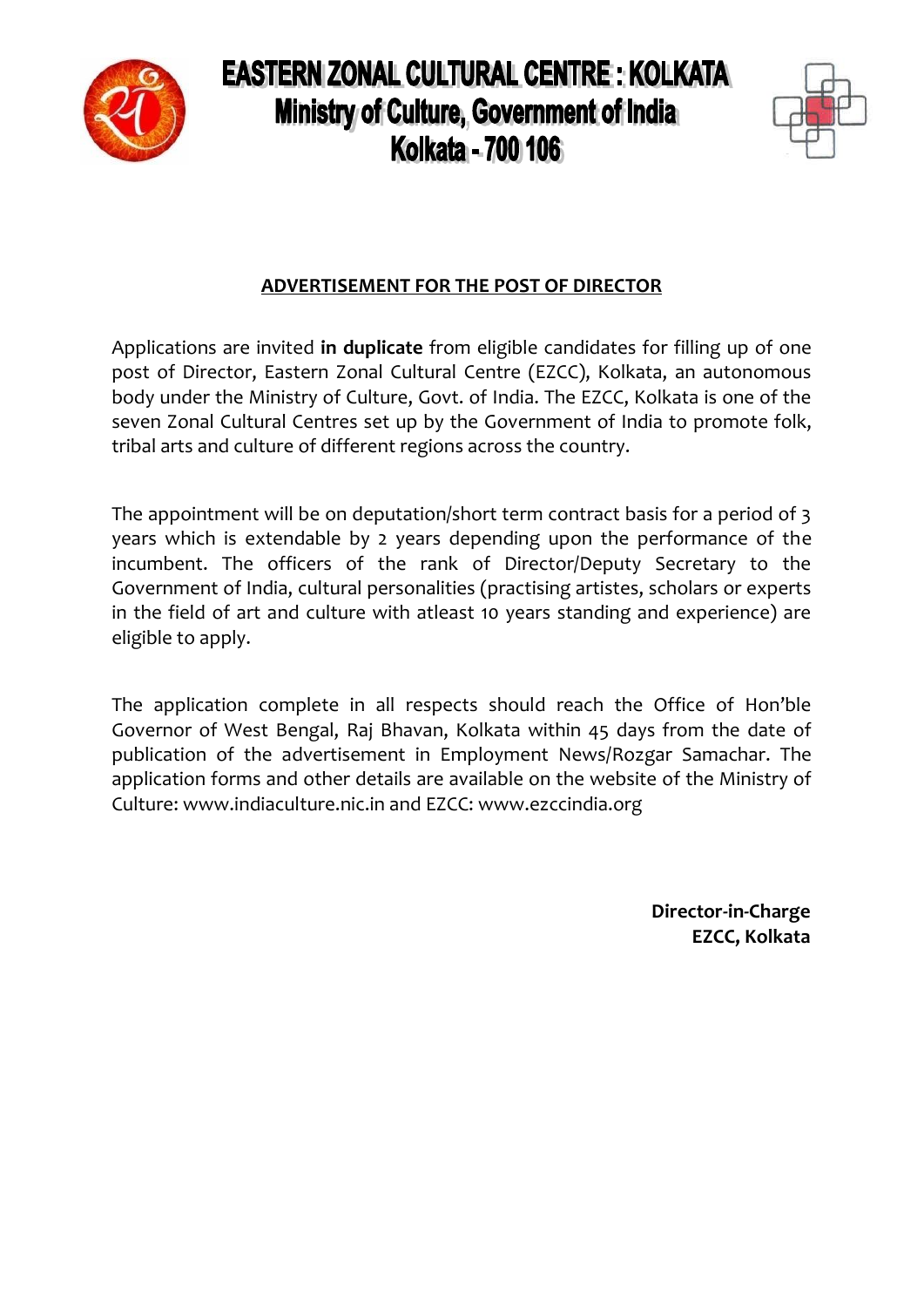Dated the ……………, 2017

### **VACANCY CIRCULAR**

Subject: Filling up of one post of Director, Eastern Zonal Cultural Centre (EZCC), Kolkata on deputation/ short term contract basis - reg.

It is proposed to fill up one post of Director, Eastern Zonal Cultural Centre (EZCC), Kolkata, an autonomous body under the Ministry of Culture, Government of India.

2. The post is proposed to be filled up on deputation/short term contract basis for a period of 3 years which is extendable by 2 years depending upon the performance of the incumbent. The details for filling up of the post are given in **Annex-I**.

3. The application complete in all respects should reach the Office of Hon'ble Governor of West Bengal, Raj Bhavan, Kolkata within 45 days from the date of publication of the advertisement for this post in Employment News/ Rozgar Samachar. The cultural personalities can forward their applications directly while the departmental candidates should forward their applications through proper channel. The format for the application is given at **Annex-II**.

**Encl: as above**

**(EZCC, Kolkata)**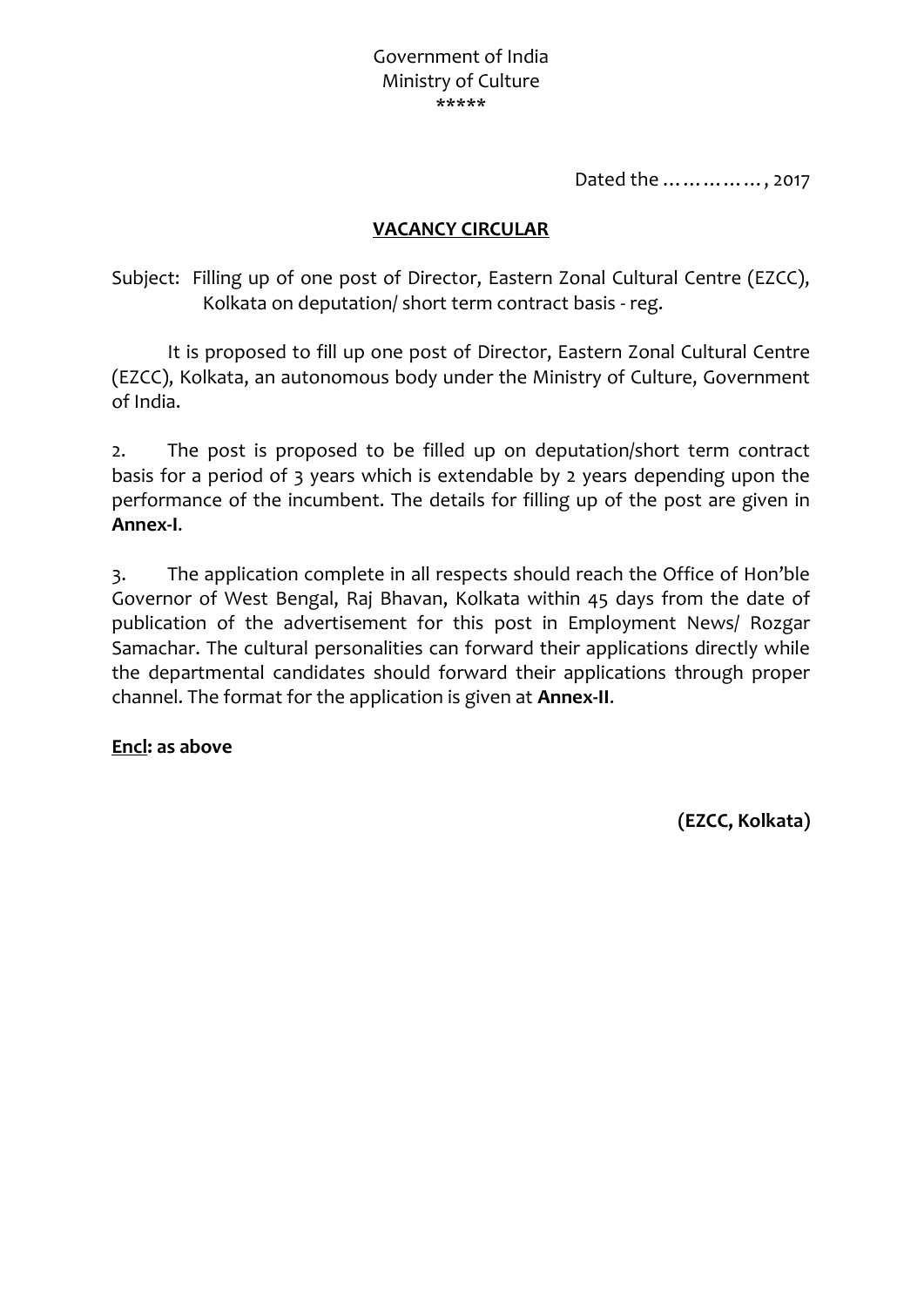#### **Government of India Ministry of Culture** \*\*\*\*\*

#### **Eligibility Criteria/ Duties and Responsibilities for the post of Director, Eastern Zonal Cultural Centre (EZCC), Kolkata**

Applications are invited, **in duplicate,** from eligible candidates for filling up of one post of Director, Eastern Zonal Cultural Centre (EZCC), Kolkata, an autonomous body under the Ministry of Culture, Govt. of India. EZCC, Kolkata is one of the seven Zonal Cultural Centres set up by the Government of India to promote folk and tribal art and culture of different regions across the country. The eligibility criteria and other details are given below. The format of application and other details are available on the website of Ministry of Culture: www.indiaculture.nic.in

| Name of the post        | Director                                                                                                                         |  |  |  |  |  |  |  |
|-------------------------|----------------------------------------------------------------------------------------------------------------------------------|--|--|--|--|--|--|--|
| Number of post          | One                                                                                                                              |  |  |  |  |  |  |  |
| Mode of Recruitment     | <b>Deputation/Short Term Contract</b>                                                                                            |  |  |  |  |  |  |  |
| Scale of pay/ Grade Pay | Rs. 37,400 - 67,000 + GP Rs. 8,700 (pre-revised as per 6 <sup>th</sup> CPC)                                                      |  |  |  |  |  |  |  |
| Age limit for applying  | Deputation: Not exceeding 55 years                                                                                               |  |  |  |  |  |  |  |
| (as on the date of      | Short Term Contract: Not exceeding 65 years                                                                                      |  |  |  |  |  |  |  |
|                         |                                                                                                                                  |  |  |  |  |  |  |  |
|                         |                                                                                                                                  |  |  |  |  |  |  |  |
|                         | <b>For Deputation:</b>                                                                                                           |  |  |  |  |  |  |  |
|                         | Officers working in the rank of Director/Deputy Secretary to the                                                                 |  |  |  |  |  |  |  |
|                         | Government of India having experience of working in                                                                              |  |  |  |  |  |  |  |
|                         | Organizations related to Art & Culture:                                                                                          |  |  |  |  |  |  |  |
|                         |                                                                                                                                  |  |  |  |  |  |  |  |
|                         | Holding post on regular basis in the pay scale of Rs.<br>i.                                                                      |  |  |  |  |  |  |  |
|                         | 37,400-67,000 + GP Rs.8,700 (pre-revised as per 6 <sup>th</sup> CPC)                                                             |  |  |  |  |  |  |  |
|                         | <b>OR</b>                                                                                                                        |  |  |  |  |  |  |  |
|                         | ii.<br>Having 3 years of regular service in the pay scale of Rs.                                                                 |  |  |  |  |  |  |  |
|                         | 15,600-39,100 + GP Rs.7,600 (pre-revised as per $6^{th}$ CPC).                                                                   |  |  |  |  |  |  |  |
|                         |                                                                                                                                  |  |  |  |  |  |  |  |
|                         | <b>Short Term Contract:</b>                                                                                                      |  |  |  |  |  |  |  |
|                         | personalities (practising<br>Eminent cultural<br>artistes,<br>i.                                                                 |  |  |  |  |  |  |  |
|                         | scholars or experts) in the field of Art & Culture with                                                                          |  |  |  |  |  |  |  |
|                         | atleast 10 years standing and experience;<br>Possessing Bachelor Degree; and<br>ii.                                              |  |  |  |  |  |  |  |
|                         | iii.<br>Minimum of 3 years' administrative experience in running                                                                 |  |  |  |  |  |  |  |
|                         | cultural institution(s).                                                                                                         |  |  |  |  |  |  |  |
|                         | The tenure will be for a duration of 3 years which is extendable by                                                              |  |  |  |  |  |  |  |
|                         | 2 years depending upon the performance of the incumbent.                                                                         |  |  |  |  |  |  |  |
|                         | To function as the Chief Executive Officer of the EZCC<br>i.                                                                     |  |  |  |  |  |  |  |
|                         | ii.<br>To function as the Member Secretary of the Governing                                                                      |  |  |  |  |  |  |  |
|                         | Body and Executive Board                                                                                                         |  |  |  |  |  |  |  |
|                         | To act as in charge of overall administration for proper<br>iii.                                                                 |  |  |  |  |  |  |  |
|                         | management and affairs of the Society.                                                                                           |  |  |  |  |  |  |  |
|                         | publication<br>of<br>advertisement)<br>Eligibility Criteria<br>Tenure of appointment<br><b>Duties</b><br>and<br>Responsibilities |  |  |  |  |  |  |  |

 $\ldots$  2/-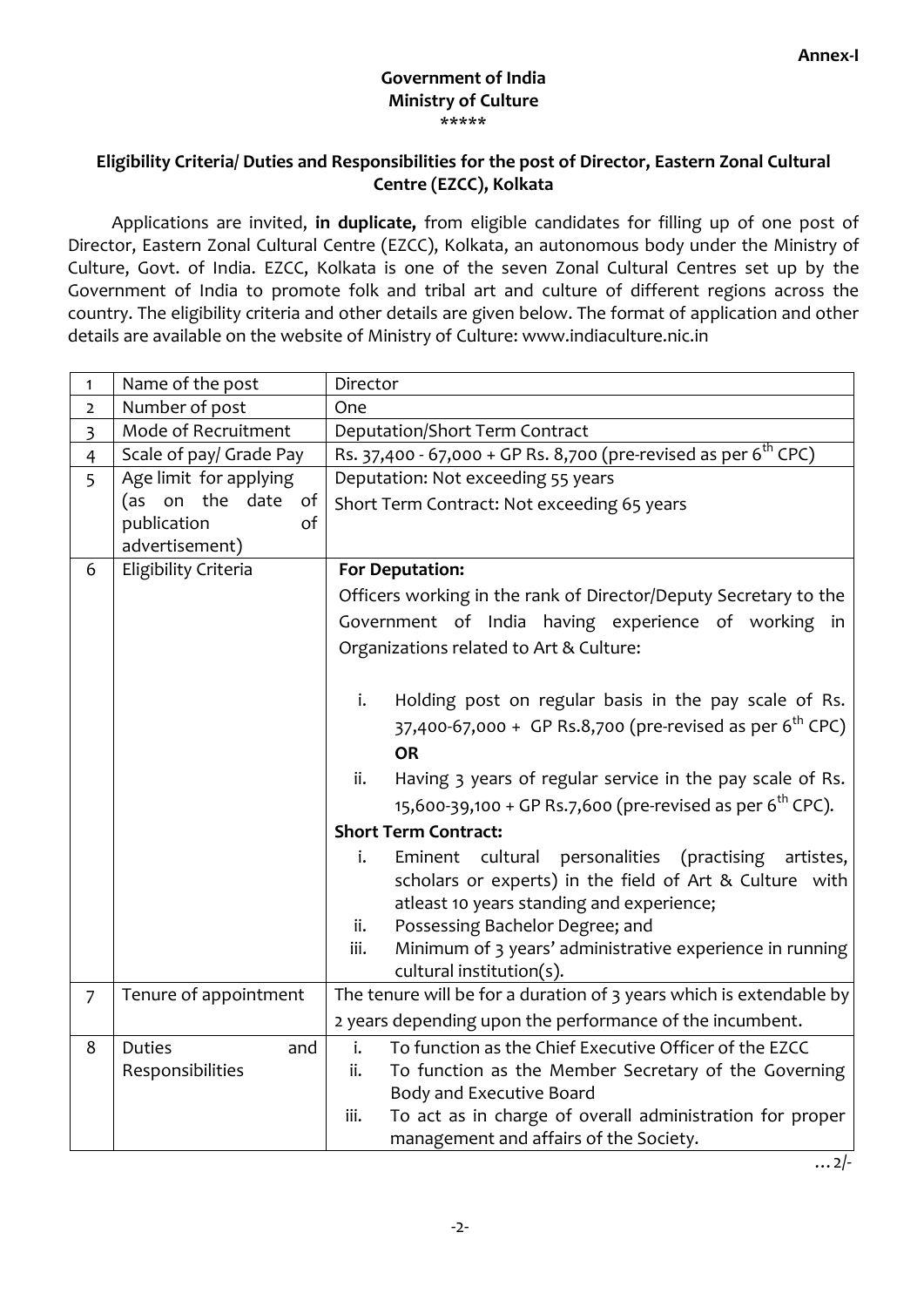| 9  | Place of duty                                                                                       | Kolkata, West Bengal                                                                                                                                                                                                                                                                                                                                                                                                                                                                                                                        |  |  |  |  |  |
|----|-----------------------------------------------------------------------------------------------------|---------------------------------------------------------------------------------------------------------------------------------------------------------------------------------------------------------------------------------------------------------------------------------------------------------------------------------------------------------------------------------------------------------------------------------------------------------------------------------------------------------------------------------------------|--|--|--|--|--|
| 10 | Last Date for receipt of<br>applications in the office<br>of the Hon'ble Governor<br>of West Bengal | The applications complete in all respects should reach the<br>Office of the Hon'ble Governor of West Bengal, Raj Bhavan,<br>Kolkata within 45 days from the date of publication of the<br>advertisement for the post in Employment News/ Rozgar<br>Samachar. The cultural personalities may forward their<br>applications directly, while the departmental candidates should<br>forward their applications through proper channel within the<br>prescribed time limit. Applications received after the due date<br>will not be entertained. |  |  |  |  |  |

\*\*\*\*\*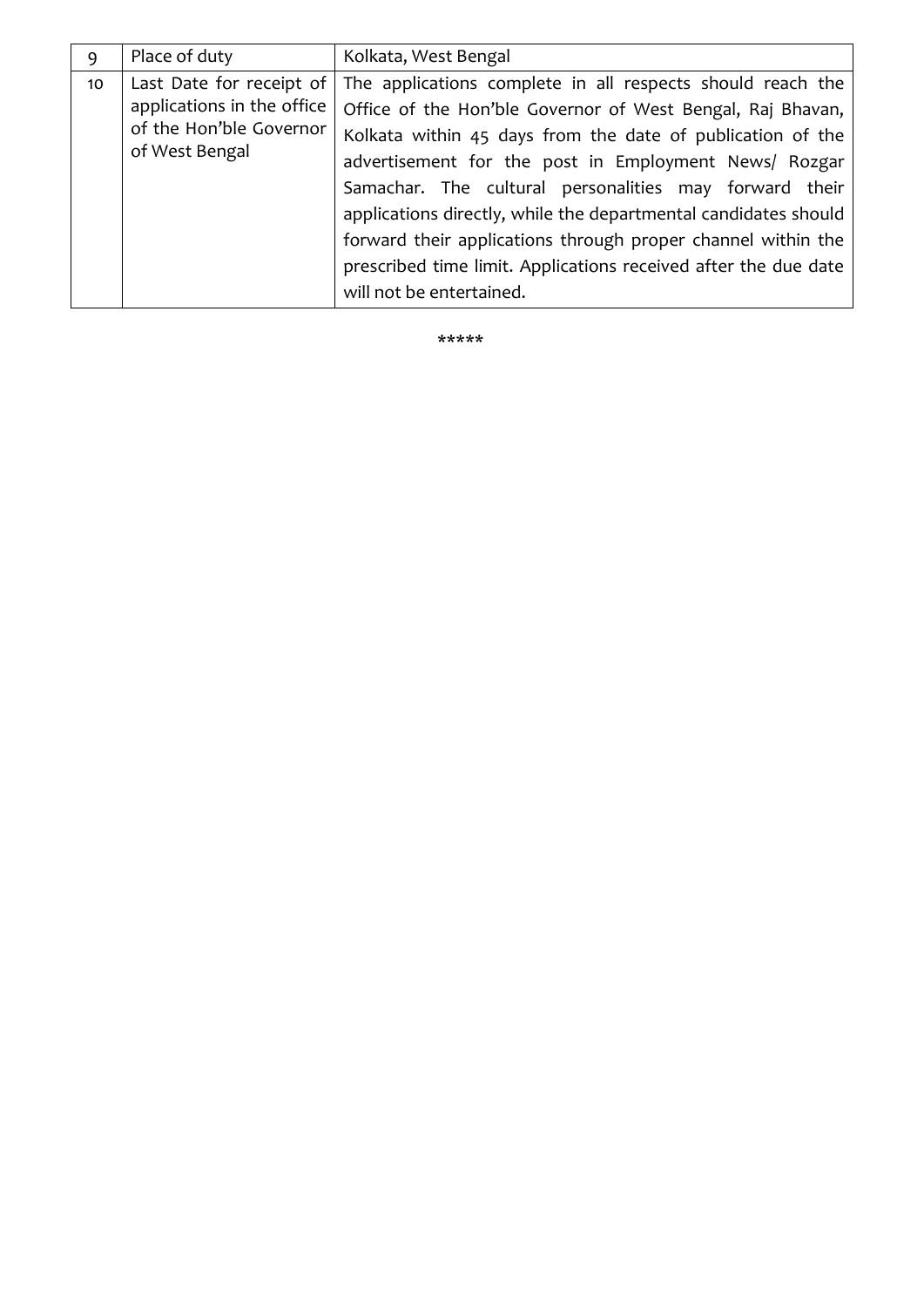## **Application proforma for the post of Director, Eastern Zonal Cultural Centre (EZCC), Kolkata**

| 1                                        | Name in Block letters                                                                                                         |                           |                 |    |         |    |          |                  |  |
|------------------------------------------|-------------------------------------------------------------------------------------------------------------------------------|---------------------------|-----------------|----|---------|----|----------|------------------|--|
| $\overline{2}$                           | Address/<br>Tel                                                                                                               |                           |                 |    |         |    |          |                  |  |
|                                          | Mobile No./ E-mail ID                                                                                                         |                           |                 |    |         |    |          |                  |  |
| $\overline{3}$                           | Date                                                                                                                          | of<br><b>Birth</b><br>(in |                 |    |         |    |          | Affix recent     |  |
|                                          | Christian era)                                                                                                                |                           |                 |    |         |    |          | passport size    |  |
| 4                                        | Age as on the date of                                                                                                         |                           |                 |    |         |    |          | Photograph       |  |
|                                          | publication<br>advertisement                                                                                                  | оf                        |                 |    |         |    |          |                  |  |
|                                          |                                                                                                                               |                           |                 |    |         |    |          |                  |  |
| 5                                        | Educational and other Qualifications:                                                                                         |                           |                 |    |         |    |          |                  |  |
|                                          |                                                                                                                               |                           |                 |    |         |    |          |                  |  |
| 6                                        | Achievements and experience in case of cultural personalities:                                                                |                           |                 |    |         |    |          |                  |  |
|                                          |                                                                                                                               |                           |                 |    |         |    |          |                  |  |
| 7                                        | Administrative experience in case of cultural personalities:                                                                  |                           |                 |    |         |    |          |                  |  |
| 8.                                       | Details of Employment, in chronological order:                                                                                |                           |                 |    |         |    |          |                  |  |
|                                          | Name of the Office                                                                                                            | Post held                 | Nature          | of | From    | To | Scale of | Nature of duties |  |
|                                          |                                                                                                                               |                           | employment i.e. |    |         |    | Pay      | performed        |  |
|                                          |                                                                                                                               |                           | Ad-hoc          | or |         |    |          |                  |  |
|                                          |                                                                                                                               |                           | temporary       | or |         |    |          |                  |  |
|                                          |                                                                                                                               |                           | quasi-          |    |         |    |          |                  |  |
|                                          |                                                                                                                               |                           | permanent       | or |         |    |          |                  |  |
|                                          |                                                                                                                               |                           | permanent       | or |         |    |          |                  |  |
|                                          |                                                                                                                               |                           | deputation      |    |         |    |          |                  |  |
|                                          |                                                                                                                               |                           |                 |    |         |    |          |                  |  |
| 9                                        |                                                                                                                               |                           |                 |    |         |    |          |                  |  |
|                                          | Please state clearly whether in the light of the above information, how<br>you meet the requirements of the post              |                           |                 |    |         |    |          |                  |  |
|                                          |                                                                                                                               |                           |                 |    |         |    |          |                  |  |
| 10                                       | Additional information, if any, which you                                                                                     |                           |                 |    |         |    |          |                  |  |
| would like to mention in support of your |                                                                                                                               |                           |                 |    |         |    |          |                  |  |
|                                          | suitability for the post                                                                                                      |                           |                 |    |         |    |          |                  |  |
|                                          | List of documents attached (All documents should be self attested. Application should be<br>11<br>continuously page numbered) |                           |                 |    |         |    |          |                  |  |
|                                          | Document                                                                                                                      |                           |                 |    | Page No |    |          |                  |  |
|                                          |                                                                                                                               |                           |                 |    |         |    |          |                  |  |
|                                          |                                                                                                                               |                           |                 |    |         |    |          |                  |  |

 I hereby declare that all statements made in this application are true, complete and correct to the best of my knowledge and belief. I understand that in the event of any information